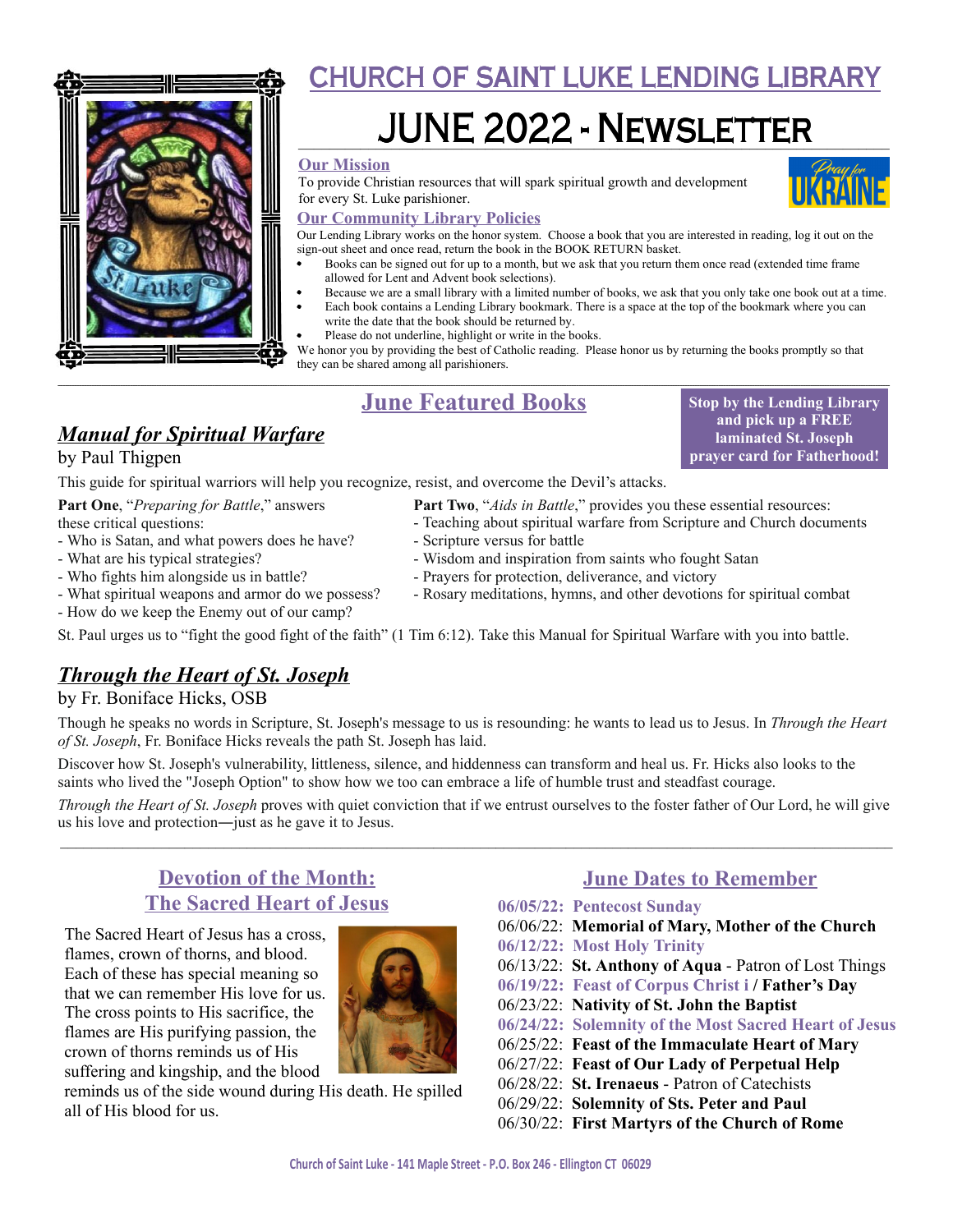# **Saint Joseph's Journey**

St. Joseph is often referred to as a "Hidden Saint". While he is mentioned in the Gospels, no words he spoke were included in the New Testament and little information about him is available. Bible scholars differ in how old St. Joseph was when he became engaged to Mary. Some believe that he was a young man of eighteen to twenty years old which was the most common age for a Jewish man to take a wife. Other scholars believe he might have been older. What is known is that St. Joseph was a carpenter by trade and he was not a wealthy man. When he and Mary brought Jesus to the Temple for the Presentation. Instead of bringing a lamb to be sacrificed, St. Joseph brought two doves, which was the acceptable replacement if a family could not afford a lamb. Scholars believe he died sometime before Jesus started his public ministry. In order to discover more about St. Joseph, Bible scholars recommend observing St. Joseph's actions as documented in the Gospels. If you would like to learn more about this amazing "Hidden Saint" the **Lending Library** has several new titles: *St. Joseph and His World* by Mike Aquilina, *Through the Heart of St. Joseph* by Father Boniface Hicks OSB, and *The Life & Glories of St. Joseph* by Edward Healy Thompson.

If your family would like to honor St. Joseph in your home during the year, St. Luke Church has a framed image of St. Joseph that is blessed and was purchased by a parishioner's family. This picture, as well as a small table top statue of St. Joseph sleeping, are available for parish families to take home. A binder is also included that contains additional information and prayers to St. Joseph.



St. Joseph, Terror of Demons by Bernadette Carstensen (2020) Commissioned by Fr. Donald Calloway, MIC

If you would like to honor St. Joseph in your home, please contact the Parish Office for details.



## **What is Pentecost Sunday and What are YOUR Gifts?**

On the **Feast of Pentecost**, Christians commemorate the descent of the Holy Spirit upon the Apostles after nine days of prayer, gathered around the Mother of the Lord (Acts Chapter 2). The feast is celebrated on the 50th and final day of the Easter season. This year, **Pentecost** falls on Sunday, June 5, 2022.

We receive the gifts (or charism) of the Holy Spirit during Baptism and Confirmation but do you know what your gifts are? The Catechism (CC951) tells us "*Within the communion of the Church, the Holy Spirit "* distributes special graces among the faithful of every rank" for the building up of the Church. Now, "to each *is given the manifestation of the Spirit for the common good.."* Scripture gives us a list of some of these gifts.

There are about 20-24 that most people agree upon, according to what is in the Bible. We are given these gifts or charism by the Holy Spirit for 2 reasons: for our own holiness that we might be saints, and to build up the body of Christ, our Church.

So how do you know what your gifts are? There are a few different places you can go to help discern them. (This process is not infallible, but only a starting point in your journey of discernment.) Recently, there was a **Spiritual Gifts Conference** that provided a 100-question Quiz that helped us to discern our gifts. See '**Your Resources**" below to access Quiz (free of charge), in addition to other helpful links.

The Church is calling all Catholics to participate in a new evangelization, and your gifts empower you to play an essential role. YOU are needed to bring about the renewal of our Church by using and sharing your gifts! In the words of St. John Paul II, *"Whenever the Spirit intervenes, he leaves people astonished. He brings about events of amazing newness."* Let us together renew our Church!

#### **Your Resources:**

- You can still access this survey (up until Penecost) at: <https://www.biblestudyevangelista.com/spiritual-gifts-inventory/> Don't wait...just do it! Click on "Take the Quiz." At the end of the Quiz, it will give you a list of Spiritual Gifts. Make sure that you either print out or screen print the list, so you can reference it. Your more dominate gifts are in the five. I had a few surprises when I completed the Quiz. The website also provides you with a description of each spiritual gift.
- You can also read more about the spiritual gifts and how to use them in your life with each of these links:
- 1) <https://www.tyndale.com/sites/unfoldingfaithblog/2018/11/13/your-spiritual-gifts-how-to-identify-and-effectively-use-them/> 2) <https://siena.org/charisms-faq>
- If you want to go much deeper, you can also reference the **Catherine of Siena Institute** website for their in depth process of discernment at (there is a fee for their discernment process): <https://siena.org/called-gifted>
- Check out the **Lending Library** for new titles on the Holy Spirit and discernment now available!
- Look for more information, in future issues, on discerning your gifts and how to translate them into action in our Parish!

# **The Pope's Intention for June**

## **Families**

We pray for Christian families around the world; may they embody and experience unconditional love and advance in holiness in their daily lives.

**Most Sacred Heart of Jesu s, Yo u are th e so u rce o f every grace a n d b lessin g. I a d o re Yo u a n d I lo ve Yo u . I o ffer Yo u m y p rayers, works, joys and sufferings this day a n d every d ay. Jesu s I tru st in Yo u .**

# **The Sacred Heart of Jesus**

St. Margaret Mary Alacoque (1647-1690), a French Catholic nun, was instrumental in spreading devotion to the Sacred Heart after she had visions of Jesus beginning in 1673, when Jesus asked her to have a special feast established in honor of His Sacred Heart.

Catholics dedicate the month of June to the Sacred Heart of Jesus, in veneration and in gratitude for His merciful heart and His redeeming love for mankind. Holy masses, novenas, and the recitation of devotional prayers in honor of the Sacred Heart are traditionally observed by the faithful devotees.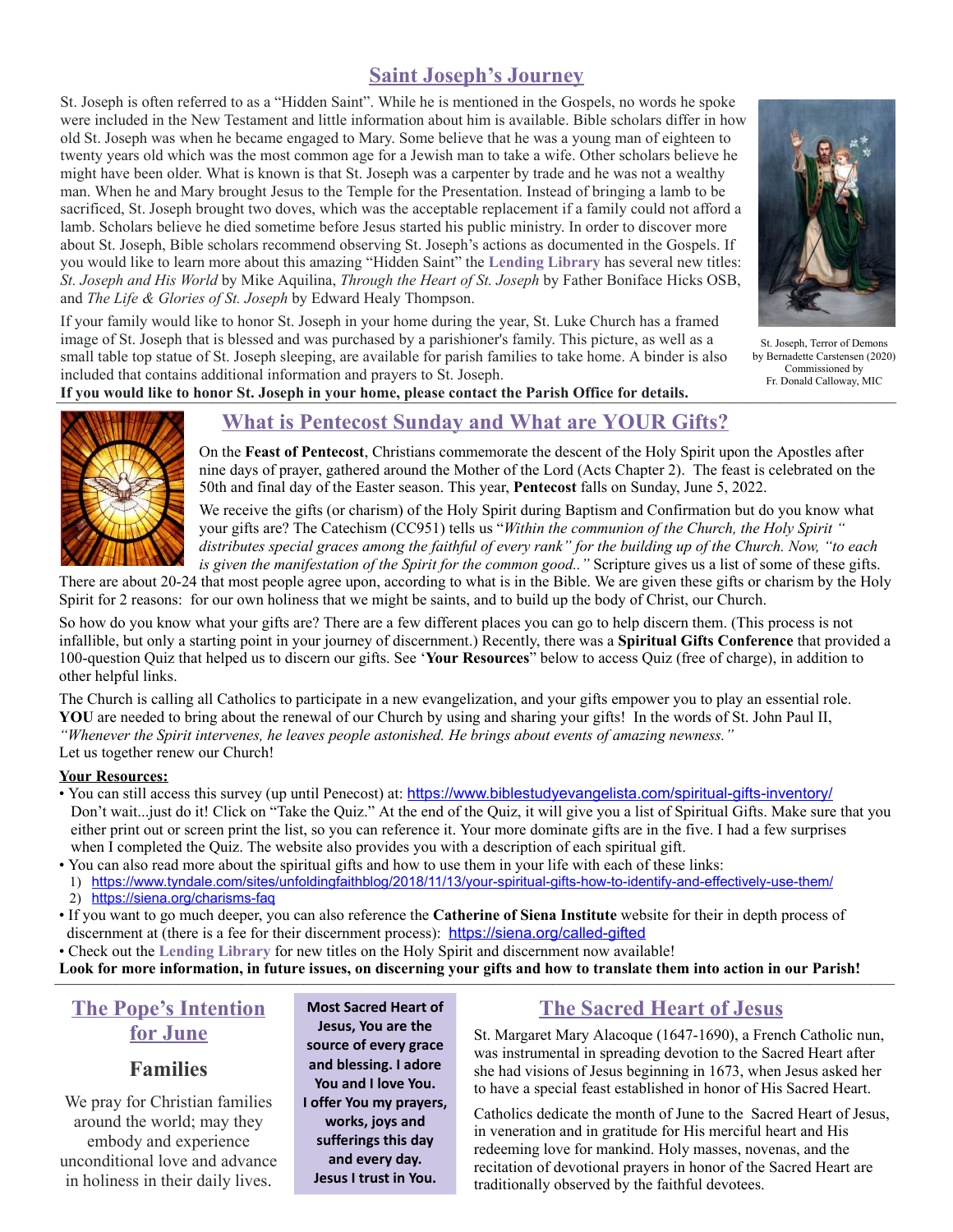# **Events**

# **Eucharistic Revival**



The U.S. Conference of Catholic Bishops has formed a special team of priests to send out on a mission of vital importance to the Church and to the nation.

These 60 [Eucharistic](https://eucharisticrevival.org/eucharistic-preachers/) preachers will form the "front line" of the Church's Eucharistic Revival, a three-year grassroots initiative aimed at increasing devotion and belief in the Real Presence of Jesus in the Eucharist. The three-year Eucharistic Revival program will include three tiers: parish, diocesan, and nationwide.

In November of 2021, following the publication of a Pew [Research](https://www.pewresearch.org/religion/2021/12/14/about-three-in-ten-u-s-adults-are-now-religiously-unaffiliated/) survey that found a decline in the number of Catholics who believe that Jesus is truly present in the Eucharist, the [bishops](https://aleteia.org/2021/07/17/what-is-a-eucharistic-revival-and-why-do-we-need-it-so-badly/) voted to conduct a Eucharistic Revival. Beginning on June 19, on the Feast of Corpus Christi, and culminating in the Eucharistic Congress in 2024, the effort aims to stoke the fires of faith in Catholics and attract others to the Church.

Throughout the next three years, the Diocese of Norwich and its parishes will foster a deeper love for the Holy Eucharist among the faithful. To kick off the event, Boston's Eucharistic Congress in Lowell, MA, is scheduled for June 18<sup>th</sup>. For more information and tickets to the event, please see: <https://www.evangelizeboston.com/eucharistic-congress/>

If you are unable to attend the event, look for an upcoming virtual Eucharistic Conference by **VCC** coming in August. More information to come in a future **Lending Library** issue! \_\_\_\_\_\_\_\_\_\_\_\_\_\_\_\_\_\_\_\_*\_\_\_\_\_\_\_\_\_\_\_\_\_\_\_\_\_*\_\_\_\_\_\_\_\_\_\_\_\_\_\_\_\_\_\_\_\_\_\_\_\_\_\_\_\_\_\_\_\_\_\_\_\_\_\_\_\_\_\_\_\_\_\_\_\_\_\_\_\_\_\_\_\_\_\_\_\_\_\_\_\_\_\_\_\_\_\_\_

#### **Confraternity of Saint Joseph Men's Group** NEW MEMBERS WELCOME!

**Next Meeting: June 15, 2022 6:30 PM in St. Luke's Parish Center**

A small group of diverse men from the Parish have been meeting monthly (*3rd Wednesday of the month at 6:30 PM in the Parish Center*) to discuss the life and legacy of St. Joseph. We use a book to provide information for the discussion. Knowledge of St. Joseph is not required to attend.

If you are interested in learning more, please come to our next meeting. All men and young men of the Parish are welcome!

For more information, contact Jack Schirra at: **860-830-7853**

## **Pentecost Mass of Healing and Hope**

*(spiritual, emotional, psychological)*

**Sunday, June 5, 2022, 2:00 p.m. Church of the Holy Family, 185 Church St, Hebron**

> Mass celebrated by Fr. Ray Introvigne With healing prayers by Judith Hughes Fr. Ray and Judith will also be available for those needing individual prayer.

For more information contact Andrea Hoisl at: **faithevents@norwichdiocese.net** or **(860) 848-2237 ext. 203**

## **Called to Holiness Silent Retreat & Spiritual Direction June 17-19, 2022**

#### **Immaculate Conception Center 600 Liberty Highway, Putnam, CT 06260**

A retreat for Catholics seeking to renew and deepen their faith. "Called to Holiness" is a team-guided retreat, with **Marian Father Allen Alexander** serving as the lead retreat guide. Meals are included for all. Retreatants have the option to sleep at the retreat center or commute from home. **To register: 860-928-7955 For more information visit:** [https://www.ma-](https://www.marian.org/events/event.php?em=em1308&id=1739&source=EMAIL-EVENT-1739-BUTTON)

[rian.org/events/event.php?em=em1308&id=1739&source=EMAIL](https://www.marian.org/events/event.php?em=em1308&id=1739&source=EMAIL-EVENT-1739-BUTTON) [-EVENT-1739-BUTTON](https://www.marian.org/events/event.php?em=em1308&id=1739&source=EMAIL-EVENT-1739-BUTTON)

# *Virtual* **Summer Mission**

## **Kicking off the Eucharistic Revival Exploring the Presence of Jesus in the Mass**

Join the Office of Faith Events for the *Virtual* Summer Mission as we explore the modes of Christ's presence in the Mass to kick-off the **Eucharistic Revival**. The Summer Mission will be exploring the presence of Jesus in the Mass.

## **Wednesday - June 1, 8, 15, 22 at 7:00 p.m.**

To register contact Marianne Nicholas at: **manicholas@norwichdiocese.net** or **(860) 848-2237 ext. 304**

# **Brothers In Christ**

## **A Men's** *Virtual* **Faith, Prayer, and Discussion Group**

The Men's Group is a virtual event on Webex from **7:00PM - 7:45PM**

Scheduled for every *Second Thursday of the Month*, **Next Session is June 9, 2022**

To register contact Liza Roach at: **lroach@norwichdiocese.net** or call **(860) 848-2237 ext. 305**

# **Retreat for CAREGIVERS**

**Wednesday, June 8, 2022 from 9:30 - 12:00 Sacred Heart Church, Groton 56 Sacred Heart Drive (Meeting room attached to the rectory.)**

An opportunity for caregivers to share their thoughts, feelings and frustrations with others who have similar shared experiences.

**Facilitator: Andrea Hoisl, Diocesan Director, Office of Faith Events**

To register contact: **manicholas@norwichdiocese.net** or **(860) 848-2237 ext. 203** *-- before June 1, 2022*